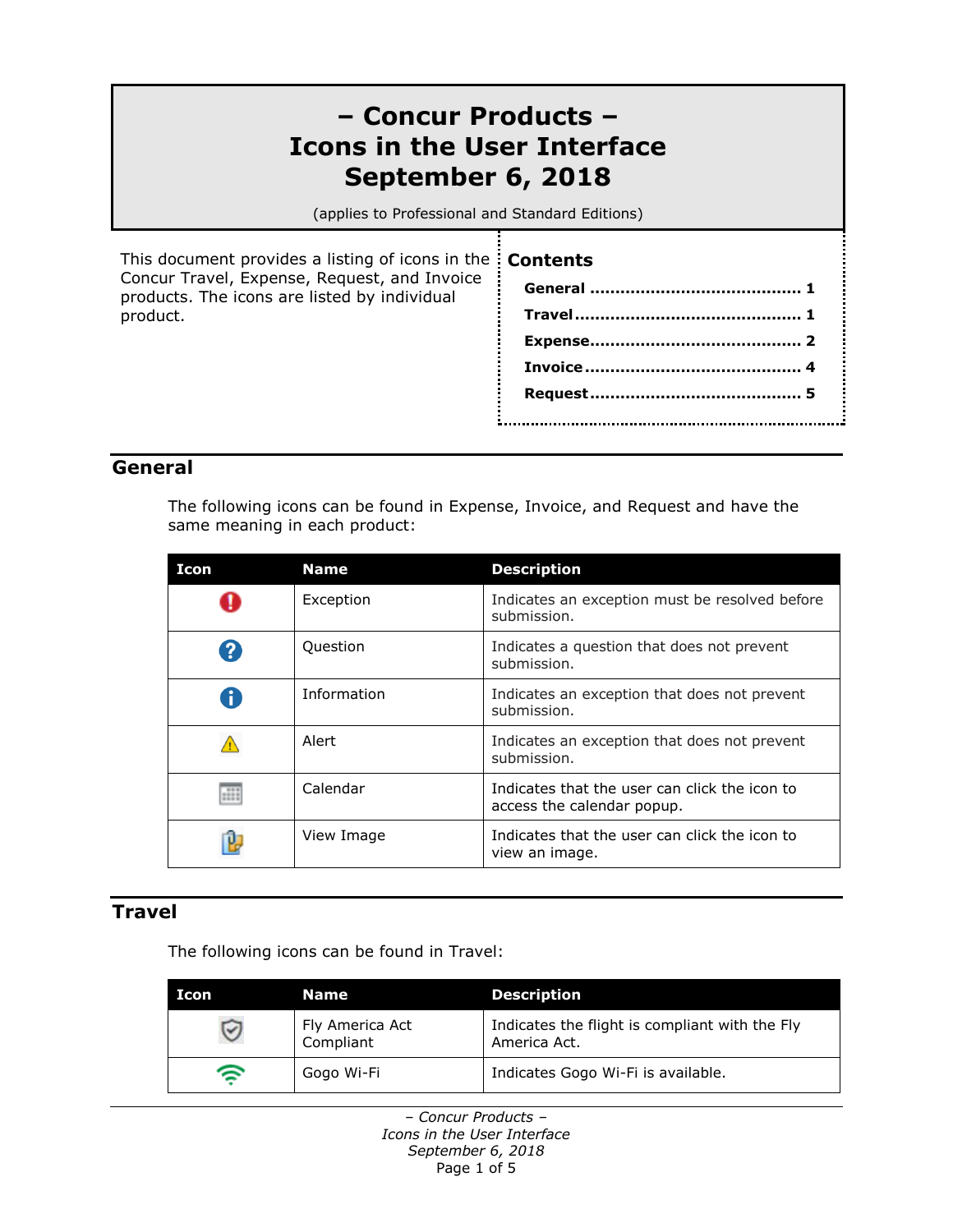| <b>Icon</b> | <b>Name</b>                  | <b>Description</b>                                                                            |
|-------------|------------------------------|-----------------------------------------------------------------------------------------------|
|             | Mixed Flight/Train<br>Search | Indicates that the user can click the icon to<br>access the mixed flight/train search window. |
| ىغا         | <b>Hotel Search</b>          | Indicates that the user can click the icon to<br>access the hotel search window.              |
|             | Car Search                   | Indicates that the user can click the icon to<br>access the car search window.                |
|             | <b>Train Search</b>          | Indicates that the user can click the icon to<br>access the train search window.              |
| $\bigcirc$  | <b>Flight Status</b>         | Indicates that the user can click the icon to<br>view the status of your flights.             |
|             | <b>Finalize Trip</b>         | Indicates finalization of trip.                                                               |
| 65          | <b>Flight Itinerary</b>      | Indicates flight itinerary information                                                        |
|             | Hotel Itinerary              | Indicates hotel itinerary information                                                         |
| ⊜           | Car Itinerary                | Indicates car itinerary information                                                           |
|             | Add Itinerary                | Indicates a user can add itinerary to their trip.                                             |
|             | <b>Warning Exception</b>     | Indicates that travel policy will be applied after<br>the user selects the flight.            |
| 133         | Quiet Car                    | Indicates that the rail car has noise restrictions.                                           |

### <span id="page-1-0"></span>**Expense**

The following icons can be found in Expense:

| Icon | <b>Name</b>             | <b>Description</b>                                                                     |
|------|-------------------------|----------------------------------------------------------------------------------------|
|      | Attendees               | Indicates that an expense entry has associated<br>attendees.                           |
|      | Comments                | Indicated that the expense or report contains a<br>comment.                            |
| 中国国  | Trip Data               | Indicates trip information from an itinerary.                                          |
|      | Ground Transportation   | Indicates that the expense entry originated from<br>a ground transportation itinerary. |
|      | Personal Expense        | Indicates that an expense entry was marked as<br>personal.                             |
|      | Credit Card Transaction | Indicates that an expense entry originated from<br>a credit card transaction.          |
|      | Credit Card Transaction | Indicates that a credit card transaction includes<br>additional data.                  |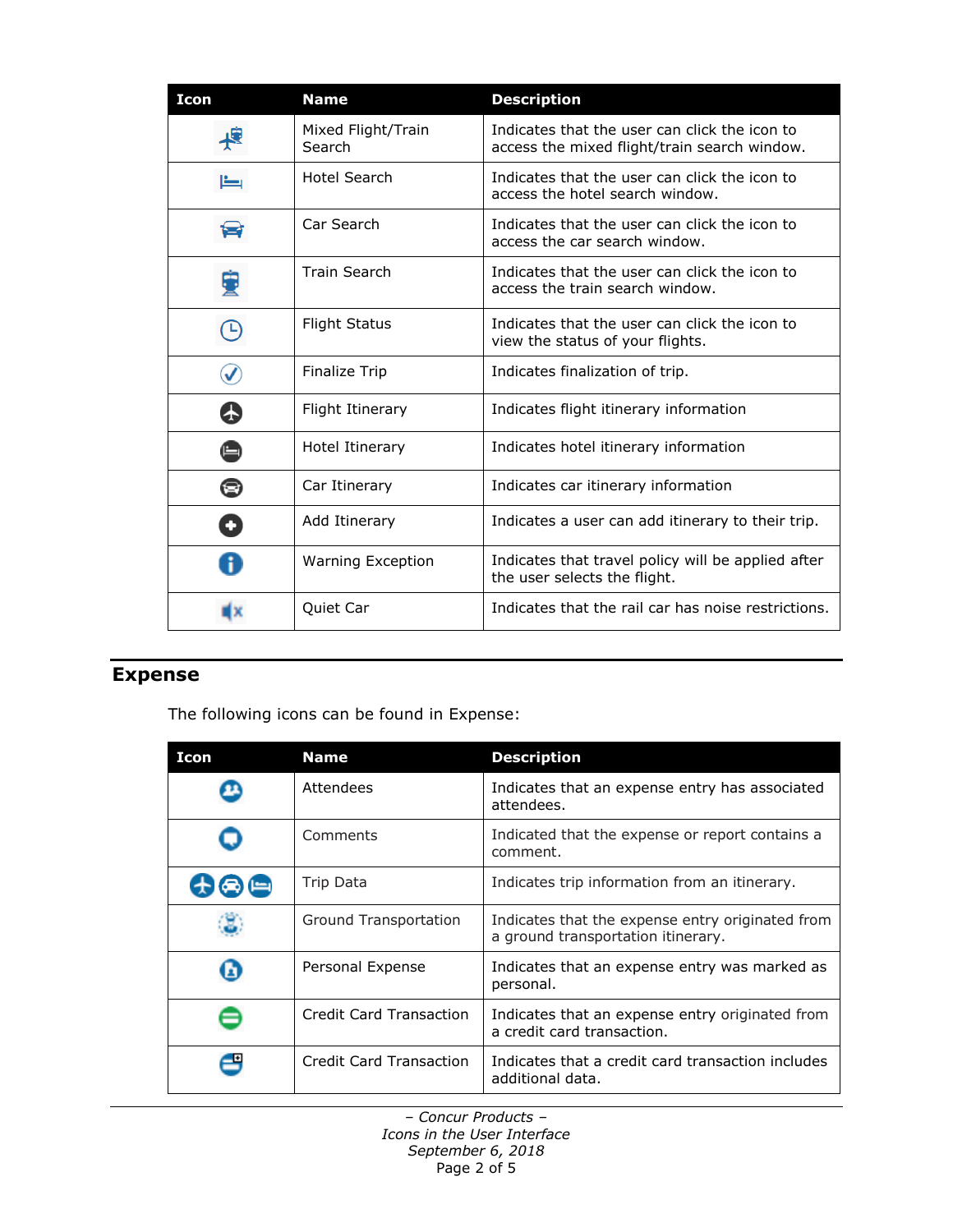| <b>Icon</b> | <b>Name</b>                        | <b>Description</b>                                                                                                        |
|-------------|------------------------------------|---------------------------------------------------------------------------------------------------------------------------|
|             | <b>Warning Exception</b>           | Indicates that an expense entry has an<br>exception that does not prevent submission.                                     |
| A           | Exception                          | Indicates that an expense entry exception must<br>be resolved before submission.                                          |
| G           | <b>Full Allocation</b>             | Indicates that the expense entry has been fully<br>allocated.                                                             |
| ⊌           | Partial Allocation                 | Indicates that the expense entry has only been<br>partially allocated.                                                    |
| H           | <b>OCR Receipt</b>                 | Indicates that an expense entry has an Optical<br>Character Recognition (OCR) receipt (for<br>example, ExpenseIt).        |
| Ø           | Receipt Image Required             | Indicates that an imaged receipt is required for<br>this expense.                                                         |
| Ы           | Paper Receipt Required             | Indicates that an expense requires a paper<br>receipt.                                                                    |
| Ø           | E-Receipt Available                | Indicates that an e-receipt is available in<br>Available Expenses.                                                        |
| Ø           | Missing Receipt Affidavit          | Indicates that a missing receipt affidavit has<br>been attached to the expense.                                           |
| ⊕           | <b>XML Receipt Attached</b>        | Indicates that an XML receipt is attached to the<br>expense.                                                              |
|             | Report Ready for<br>Review         | Indicates that the expense report has been<br>reviewed by a delegate and is ready for<br>delegator review and submission. |
| m           | <b>Budget Item</b>                 | Indicates that the item is allocated to a budget<br>you manage and requires your budget<br>approval.                      |
|             | Success                            | Indicates that all required approvals have been<br>processed.                                                             |
|             | Acting as others                   | Indicates that the user is acting as a delegate<br>for another user.                                                      |
| プ           | Acting as other user               | Indicates that the user is acting as a delegate<br>for another user.                                                      |
| 888         | Mobile Phone                       | Indicates that the user can add a mobile device<br>to their Expense Profile.                                              |
|             | Profile Picture                    | Indicates that a user can add a profile picture<br>to their Expense Profile.                                              |
|             | Personal Profile                   | Indicates that the user can click the icon to<br>access their personal profile.                                           |
| ₩           | Personal Car Mileage<br>Calculator | Indicates that the user can click the icon to<br>access the personal car mileage calculator.                              |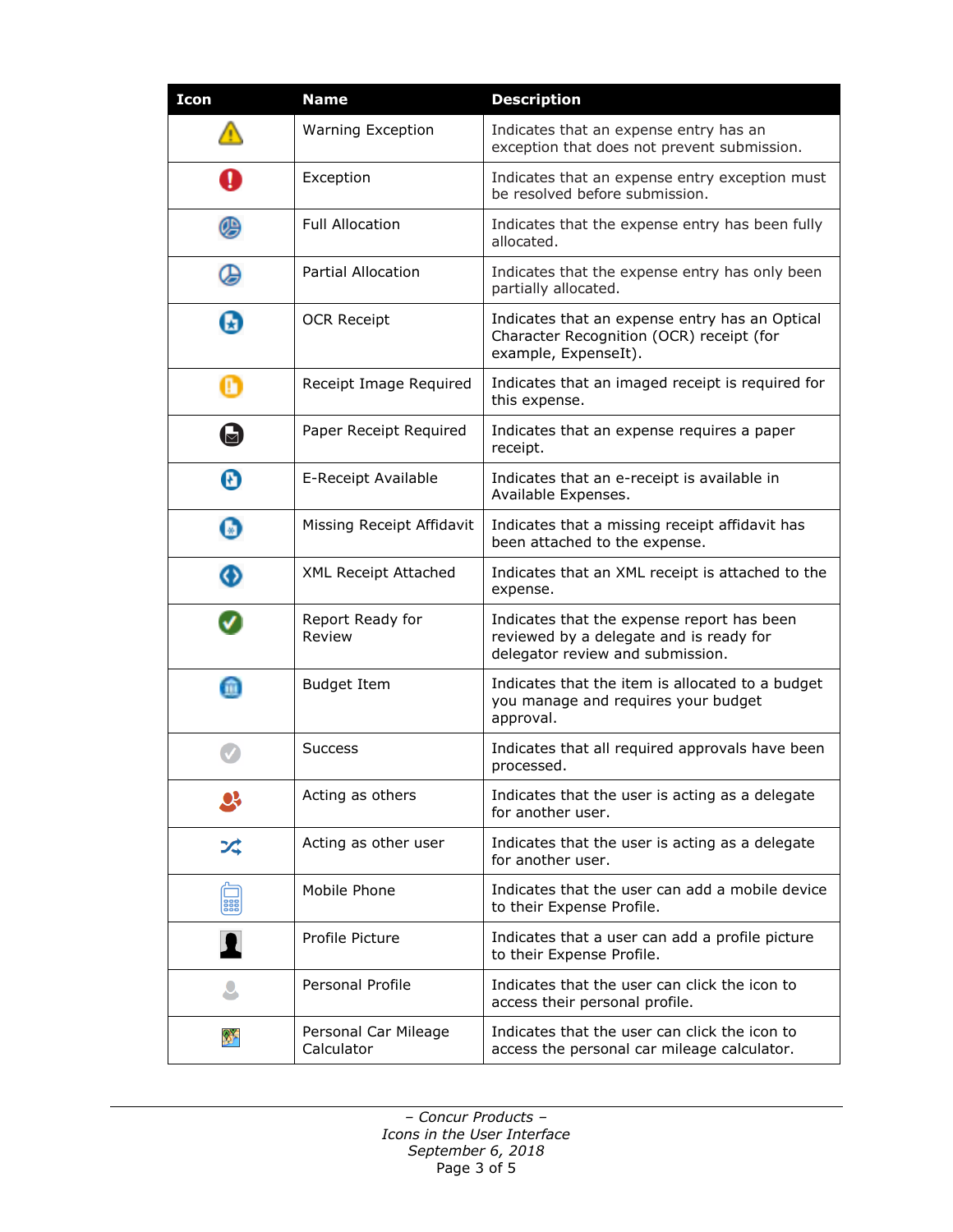| <b>Icon</b> | <b>Name</b>                   | <b>Description</b>                                                                                                                                                                                                                      |
|-------------|-------------------------------|-----------------------------------------------------------------------------------------------------------------------------------------------------------------------------------------------------------------------------------------|
|             | Report Sent Back              | Indicates that the approver sent a report back<br>to the submitter with comments.                                                                                                                                                       |
|             | View Image                    | Indicates that the user can click the icon to<br>view an image.                                                                                                                                                                         |
| o           | Mobile Expense                | Indicates that the expense entry was created in<br>Mobile.                                                                                                                                                                              |
| N           | <b>Commuter Pass</b>          | A commuter pass was used for this (portion of)<br>travel.                                                                                                                                                                               |
|             | <b>Created Manually</b>       | The route was added using the manual route<br>search function, and all aspects, including the<br>route itself, may be edited by the user.                                                                                               |
| $\bullet$   | Created Using Route<br>Search | This route was created using the Route Search<br>feature, and the route information cannot be<br>edited, only selected items such as the<br>Business Purpose.<br>TIP: Hover over this icon to note attributes of<br>the selected route. |
|             | <b>IC Card Fare</b>           | In Available Expenses, or within the route<br>search results window, the route was returned<br>with an IC card fare.                                                                                                                    |
| ◉           | Round Trip                    | This route included round-trip travel.                                                                                                                                                                                                  |
|             | Receipt Attached              | Like other expense report entries, this entry<br>has a receipt image attached to it.                                                                                                                                                    |
|             | e-Bunsho Timestamp            | Indicates that the receipt has an e-Bunsho<br>timestamp. Only users who belong to a group<br>that has the e-Bunsho Timestamp feature<br>enabled will see this icon.                                                                     |

## <span id="page-3-0"></span>**Invoice**

The following icons can be found in Invoice:

| Icon | <b>Name</b>            | <b>Description</b>                                                                |
|------|------------------------|-----------------------------------------------------------------------------------|
|      | Match                  | Indicates that a payment request and a<br>purchase order match.                   |
|      | Exception              | Indicates that a payment request exception<br>must be resolved before submission. |
|      | <b>Full Allocation</b> | Indicates that a payment request has been fully<br>allocated.                     |
|      | Partial Allocation     | Indicates that a payment request has been<br>partially allocated.                 |